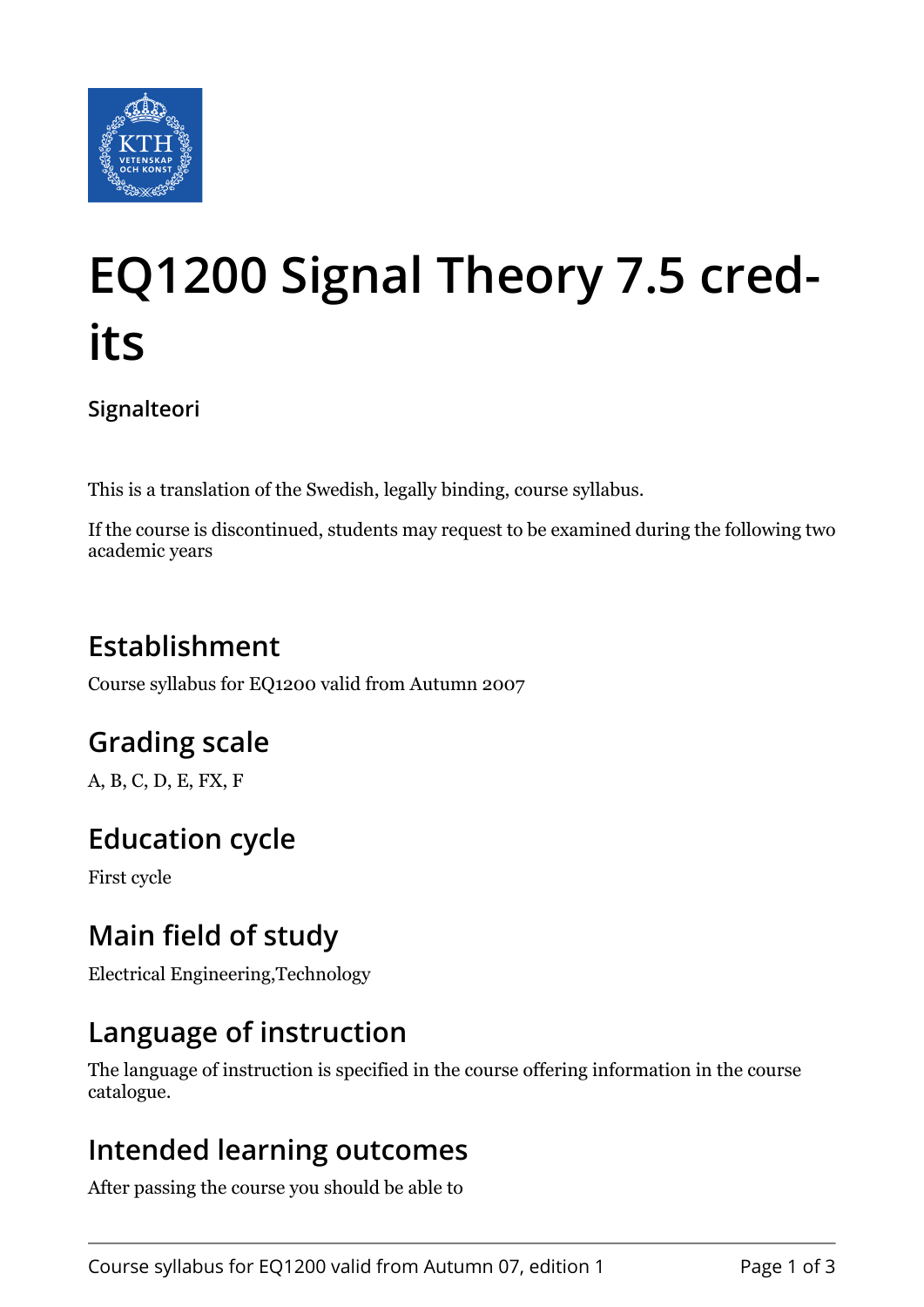- Analyze given problems regarding properties of weakly stationary stochastic processes.
- Analyze given problems in at least one of the areas filtering, sampling and reconstruction of weakly stationary processes.
- Analyze given problems in estimation and/or optimal filtering.
- Apply mathematical modeling tools to problems in electrical engineering. Develop simple software codes using, e.g., Matlab, and use this to simulate and analyze problems in the area. Report the methodology and results.
- Use a given mathematical model, or formulate one on your own, to solve a given technical problem in the area, analyze the result and justify if it is reasonable.

If you are passing the course with higher grades, you should, in addition to the above, be able to

- Analyze given problems in filtering, sampling and reconstruction of weakly stationary processes.
- Analyze given problems in estimation and optimal filtering.
- Formulate mathematical models which are applicable and relevant to a given problem formulation within the area. When vital information is missing, you should be able to judge and compare different possibilities as well as make reasonable assumptions to achieve a satisfactorily modeling performance.
- Use a given mathematical model, or one formulated by yourself, to solve a problem in the area; e.g., a problem composed of several interacting sub-problems or other problems requiring a more complex modeling, analyze the result and its validity.

#### **Course contents**

The course gives a broad overview of modeling using stochastic processes in electrical engineering applications. Formulating problems using mathematical modeling is an important part of the course.

Basics about continuous time an discrete time stochastic processes, especially weakly stationary processes. Definitions of probability distribution and density functions, statistical mean, mean power, variance, autocorrelation function, power spectral density,

Gaussian processes and white noise. Linear filtering of stochastic processes, Ergodicity: Estimation of statistical properties from measurements. Sampling and reconstruction: Transformations between continuous and discrete time signals. Influence of sampling, sampling theorem. Pulse amplitude modulation. Errrors in the reconstruction of stochastic signals. Estimation theory: Linear estimation, orthogonality conditions. Prediction and Wiener filtering. Model based signal processing: Linear signal models, AR-models. Spectral estimation. Application of the above to simpler electrical engineering applications.

# **Specific prerequisites**

#### **Course literature**

Händel, Ottoson, Hjalmarsson, "Signal Theory", Third edition.